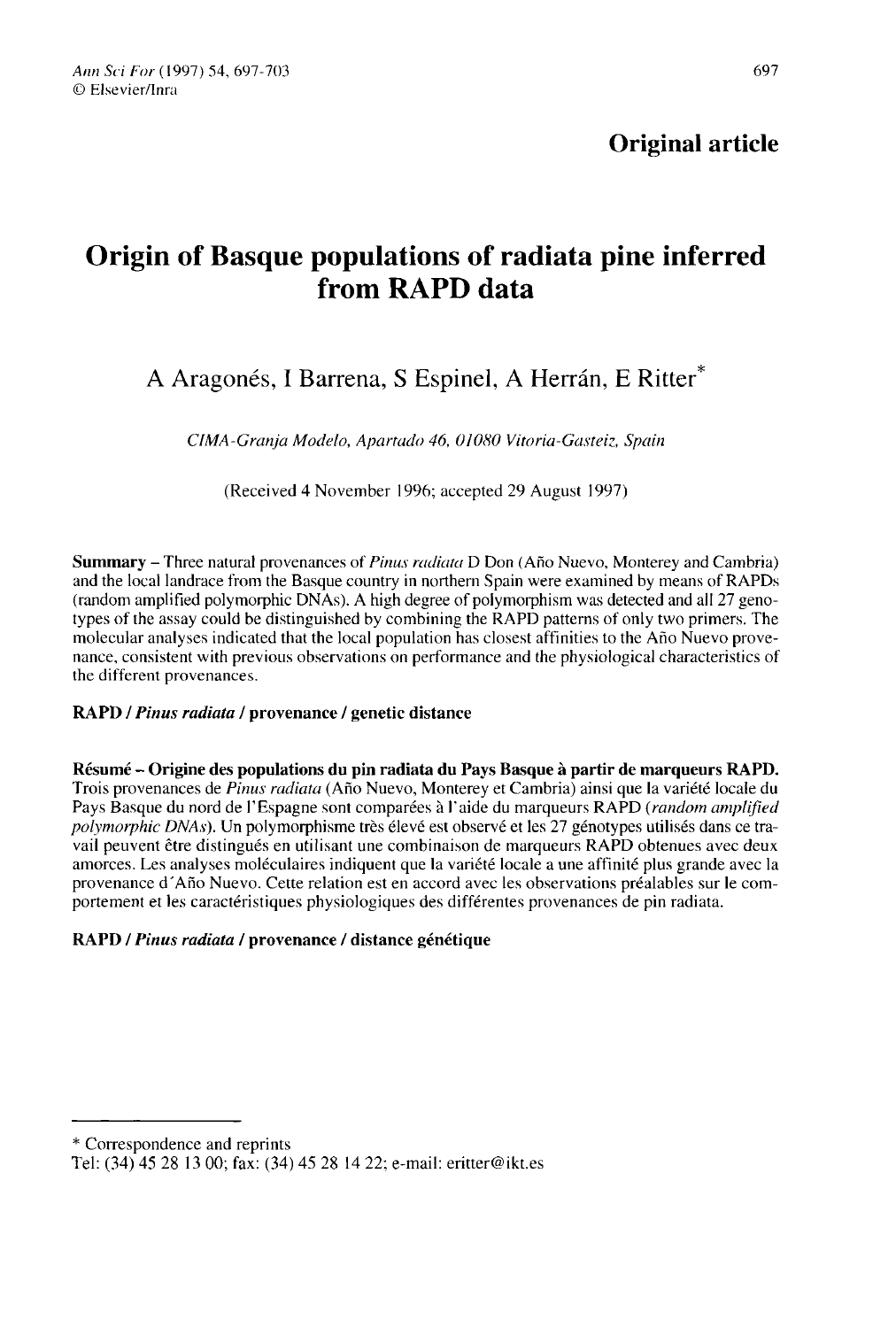## INTRODUCTION

The natural distribution of the radiata pine (Pinus radiata D Don) is restricted to three coastal populations in California (Año Nuevo, Monterey and Cambria) and two island populations in Baja California (Guadalupe and Cedros). Owing to its rapid growth and favourable characteristics for timber production, this pine species has been widely introduced in South Africa, Chile, Australia, New Zealand and in the Basque country in northern Spain. At the moment, radiata pine represents the tree species of greatest importance in the Basque country, where two major introductions occurred, one at the beginning of this century and the other during the 1940s. However, nothing is known about the origin of these introductions. The performance of different provenances and of the local population has previously been studied in field trials (Espinel et al, 1995). Growth behaviour and the mortality observed after unfavourable climatic conditions indicated a strong relationship between the Año Nuevo provenance and the local population. Differences between *P radiata* populations have also been detected by Burdon et al (1992), including growth rate, morphological traits and susceptibility to fungal diseases. Natural populations of  $P$  *radiata* have previously been characterized by isoenzyme analysis and could be separarated by cluster analysis using allelic frequency data (Moran et al, 1988). Comparing allozyme variation in P radiata populations of Australia and in the five wild populations of North America, Moran and Bell (1987) found that the Monterey and Año Nuevo populations were probably the major source of the original introductions in Australia.

Molecular DNA markers have recently been developed for population genetic studies in this species. Strauss et al (1993) could differentiate between five natural P radiata populations and 14 populations of two other pine species by means of mitochondrial DNA RFLP using a mitochondrial *coxI* gene as probe. Chloroplast DNA variability was studied in the same populations using a chloroplast probe from Pseudotsuga menziesii (Hong et al, 1993). However, in this case almost no genetic variation within or between *P radiata* populations was found. On the other hand, chloroplast SSR revealed intraspecific polymorphism in P radiata with four of five flanking primer pairs (Cato and Richardson, 1996).

Recently, nuclear microsatellites have also been developed in this species (Smith and Devey, 1994; Fisher et al, 1996). They constitute a powerful tool for gene mapping, fingerprinting and population genetic studies. Microsatellites were abundant in the conifer genome, highly polymorphic and showed Mendelian transmission in P radiata (Smith and Devey, 1994). They could also be applied to linkage mapping (Devey et al, 1996).

RAPDs (random amplified polymorphic DNAs; Welsh and McClelland, 1990; Wiliams et al, 1990) have been used to analyse single genotypes of Pseudotsuga menziessii (Mirb) Franco and *Picea glauca* (Moench) Voss (Carlson et al, 1991), and populations of Pinus resinosa Ait, Picea glauca (Moench) Voss and Picea mariana (Mill) BSP (Mosseler et al, 1992). In this paper we report on the suitability of RAPD markers to ascertain the origin of the Basque Pinus radiata populations using a limited set of trees from the three natural mainland populations and from the local population.

## MATERIALS AND METHODS

#### Plant material

A total of 27 trees was used for the molecular analysis. Six trees of the natural population from Año Nuevo (AN), seven trees from the Monterey population (MR) and six trees from the Cambria population (CA) were chosen. The original seed material was obtained from the CSIRO 1978 collection (Eldridge, 1983). Eight trees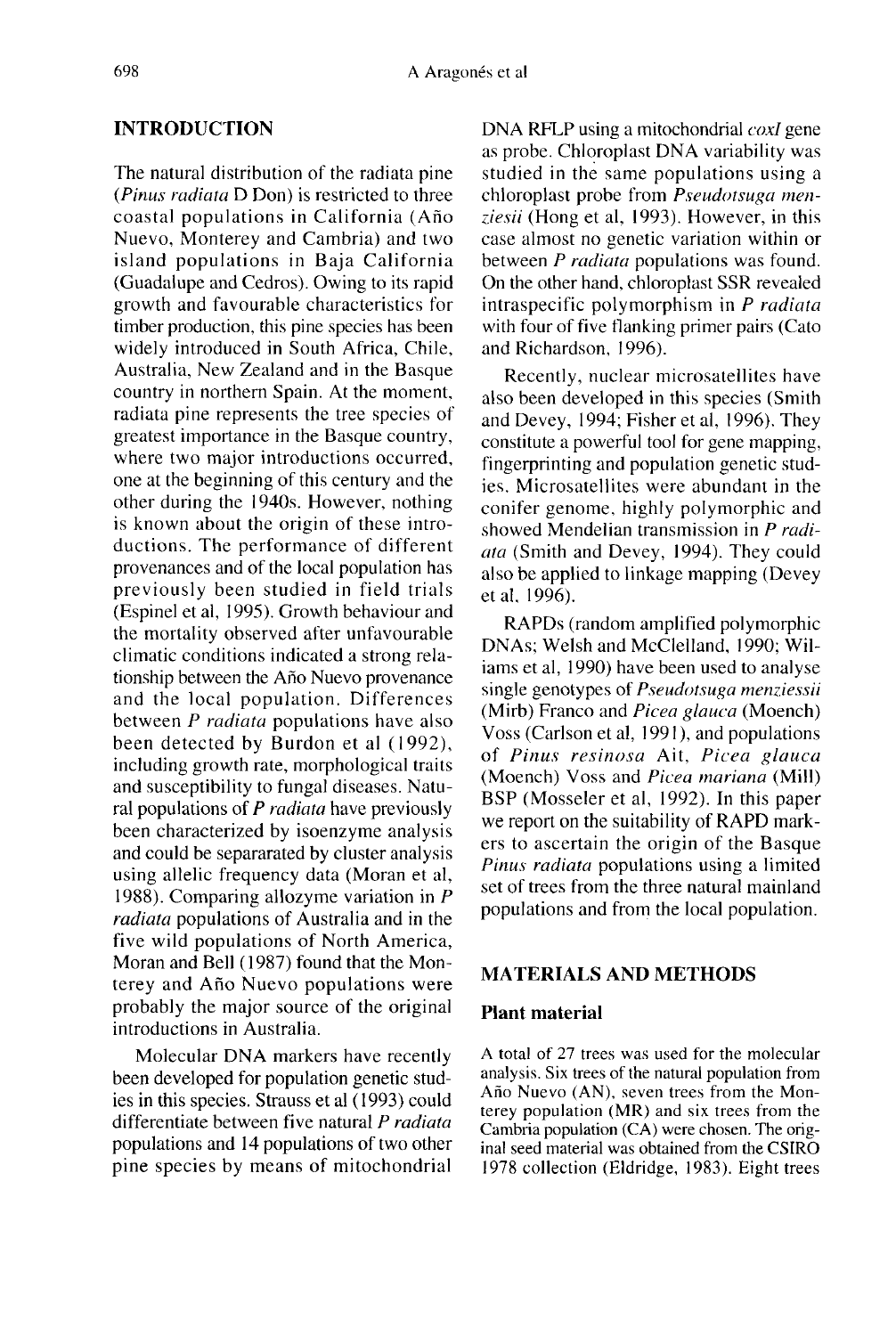were chosen from the population of the Basque country (BC). Four trees were characterized by exceptional growth (plus trees, BCp) while the other four showed normal growth characteristics (BCn) and represent the average population of this region.

#### Molecular analysis

DNA was extracted from 2 g of fresh needles and vegetative buds following the method of Carlson et al (1991) with some modifications. Tissues from freeze-dried material were ground in a mortar with aluminium oxide and ground in 10 mL CTAB isolation buffer [2% w/v CTAB, 1.4 M NaCl, 20 mM EDTA, 1% w/v PEG 6000, 100 mM Tris-HCl (pH 9.5)] and 0.5% v/v 2-mercaptoethanol. The mixture was incubated at 74 °C for 20 min and then cooled down to room temperature. The homogenate was extracted with 1:1 chloroform-isoamylalcohol (24:1) and centrifuged at 10 000 g for 10 min at 20 °C. DNA was purified following the standard phenol method according to Abelson and Simon (1987).

PCR reaction mixtures had a total volume of 25 μL. The mixture contained 0.75 units of Taq DNA polymerase (Pharmacia), 0.3 mM primer, 200 mM dNTPs and 0.5 mM magnesium chloride, the appropiate dilution of the reaction buffer<br>prepared by the company supplying the polymerase (500 mM KCl, 15 mM MgCl<sub>2</sub> and 100 mM Tris-HCl pH 9.0), and approximately 25 ng of template DNA. Reaction mixtures were overlayed with 50 μL of mineral oil before being placed in a Linus Autocycler plus FTS-1. The PCR program had an initial cycle at 94 °C for 5 min. The 45 subsequent cycles had a denaturation step at 94 °C for 1 min, the annealing temperature was 37 °C for 1 min and the elongation step was for 2 min at 72 °C. A final elongation step at 72 °C for 10 min followed. A total of 20, 10-mer primers of arbitrary sequence (Operon Technologies, Alameda, CA) were used for PCR amplification. The amplification products were visualized on 1% agarose gels, stained with ethidium bromide, using standard methodology (Sambrook et al, 1989).

The occurrence of a specific band of amplified DNA was scored as one and absence as zero for all prominent bands within a fingerprint. Amplification of DNA was repeated once, and only those fragments amplified reproducibily were included in the analysis. NTsys-PC program

(Rohlf, 1989) was used for data processing and cluster analyses. Similarity coefficients were calculated between the 27 genotypes according to Nei and Li (1979). Cluster analysis was performed based on these coefficients and using UPGMA as the clustering method, widely used for discrimination analysis (Mailer et al, 1994; Heun et al, 1994).

#### RESULTS

A total of 20 primers were tested in the assay. One of them (OpG-10) was found to yield monomorphic bands only. The other 19 primers revealed a total of 188 different RAPDs ( 177 polymorphic and 11 monomorphic fragments). Table I summarizes the observed polymorphisms between the 27 samples of *P radiata*. With our set of samples the 19 polymorphic primers revealed between 6 and 16 different RAPDs each, whereas the number of patterns oscillated between 7 for primer OpU2 and 24 for primer OpAU3. It was possible to distinguish between all 27 genotypes by combining the patterns of the two primers OpAU3 and OpAU8.

The similarities obtained between genotypes ranged from 0.476 and 0.914. A cophenetic matrix was computed from the tree matrix and compared with the original similarity matrix in order to measure the goodness of fit (Rohlf, 1972). These matrices showed a significant correlation of 93%. The results of the cluster analysis are presented in figure 1. All plus trees (BCp) and three out of four genotypes of the BCn population clustered together with all genotypes of the AN population except one outlier. Samples of provenance CA formed a distant cluster showing the least similarities to the other samples. Four trees of the Monterey provenance clustered together and joined the cluster formed by the local and the Año Nuevo population, while the other three samples of the Monterey population grouped with four samples of the Cambria population.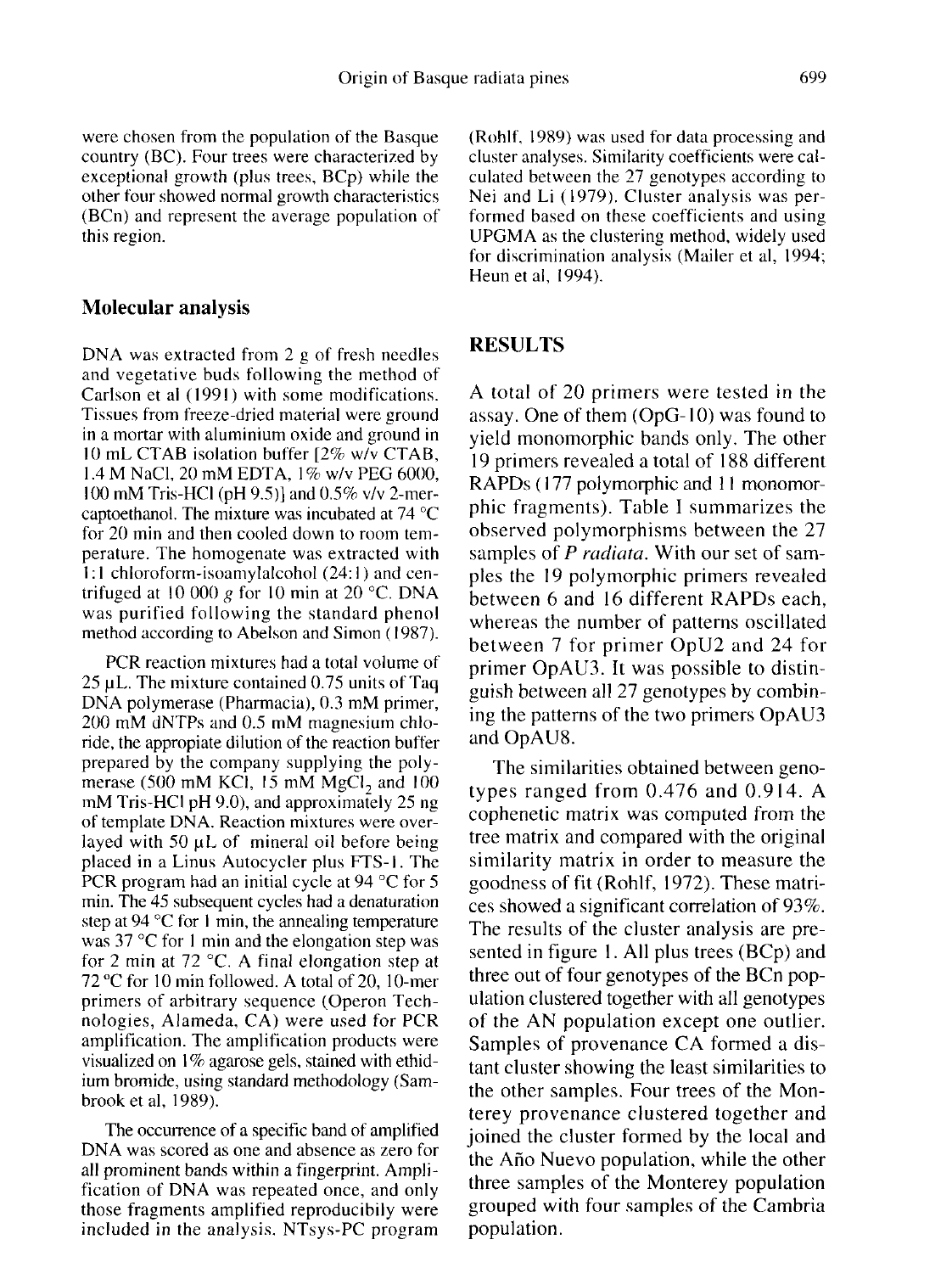| Primer<br>$code^a$ | Total No<br>of RAPDs | No of monomorphic<br>fragments | No of<br>patterns |
|--------------------|----------------------|--------------------------------|-------------------|
| OpG10              | 3                    | 3                              |                   |
| OpB11              | $\mathbf{1}$         | 0                              | 21                |
| OpB1               | 7                    |                                | 8                 |
| OpE2               | 7                    | 0                              | 15                |
| OpU2               | 6                    | 0                              | $\overline{7}$    |
| OpE3               |                      | 2                              | 9                 |
| OpE6               | 8                    |                                | 14                |
| OpE11              | 7                    | 0                              | 14                |
| OpE4               | 9                    |                                | 12                |
| OpE1               | 9                    |                                | 10                |
| OpB4               | 11                   |                                | 15                |
| OpB20              | 12                   |                                | 22                |
| OpG6               | 9                    |                                | 12                |
| OpG11              | 9                    | $\Omega$                       | 16                |
| OpAU1              | 12                   | 0                              | 19                |
| OpAU2              | 11                   | $\theta$                       | 17                |
| OpAU3              | 12                   | 0                              | 24                |
| OpAU5              | 16                   |                                | 21                |
| OpAU8              | $\mathbf{1}$         |                                | 20                |
| OpAU9              | 4                    |                                | 18                |

Table I. Characteristics and observed polymorphisms of 20 primers used with RAPD analysis in different populations of Pinus radiata.

<sup>a</sup> All primers were supplied by Operon Tech.

Average similarities between single BCp and BCn genotypes and the natural provenances were computed and compared (table IIA). All BCn and three out of four BCp genotypes showed the highest average similarity with the AN population, while the genotype BCp2 had the highest average similarity with the provenance of Monterey. In the same way average similarities between populations were established, and these are presented in table IIB. With respect to interpopulation comparisons, the highest average similarities for BC were obtained with the provenance of Año Nuevo.

Similarity coefficients for interval measure data (quantitative) were computed using relative RAPD frequencies in each population. Euclidean distances were calculated for each pair of populations. The dendro-

gram of the corresponding cluster analysis (UPGMA) is displayed in figure 2. The closest affinity of the local population (BC) occurred again with the AN population and cluster analysis clearly separated the other two American provenances from the BC and AN population. A dendrogram obtained from cluster analysis based on average similarity data (table IIB) looked identical (results not shown).

#### DISCUSSION

Different DNA markers such as mitochondrial RFLP probes (Strauss et al, 1993), chloroplast SSR (Cato and Richardson, 1996) and microsatellites (Smith and Devey, 1994) could be applied successfully to dif-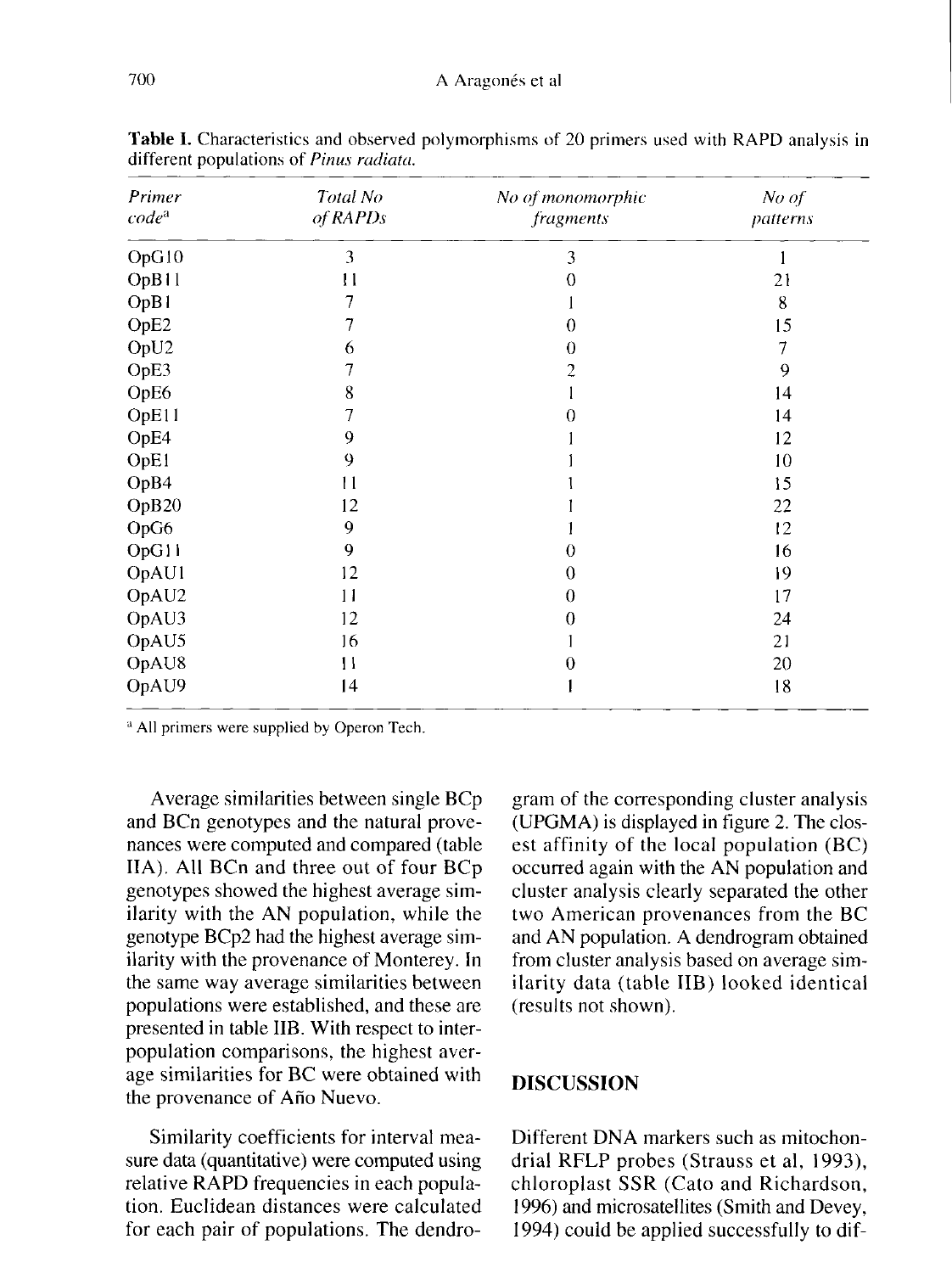

Fig 1. Dendrogram of 27 Pinus radiata genotypes from three provenances and from the local population of the Basque country based on similarity coefficients (Nei and Li, 1979) and the UPGMA clustering method.  $AN =$  genotypes of Año Nuevo provenance,  $MR =$  genotypes of the Monterey provenance,  $CA =$  genotypes of Cambria provenance,  $BCp =$  genotypes of the Basque population with exceptional growth characteristics,  $BCn =$  genotypes of the Basque population with normal growth.

ferentiate genotypes between and within P radiata populations. In the present study RAPDs also detected a high degree of polymorphisms between different samples of P radiata and were even useful for genotyping single individuals. With our set of individuals it was possible to distinguish all 27 genotypes by means of RAPD fingerprinting by combining the patterns of only two primers.

Moran and Bell (1987) could determine the origin of Australian breeding populations using allozyme markers. In our study the different types of genetic distance anal-

yses based on RAPD markers indicated that the local population in the Basque country descends most probably from the provenance of Año Nuevo (AN). This hypothesis was supported by different approaches. The first indication resulted from the cluster analysis based on genetic similarities between individuals using the Nei and Li (1979) coefficient (fig 1), where seven out of eight genotypes formed a main cluster with all AN genotypes except one.

In addition, most of the BC genotypes showed the highest average similarity with the Año Nuevo population. When analysing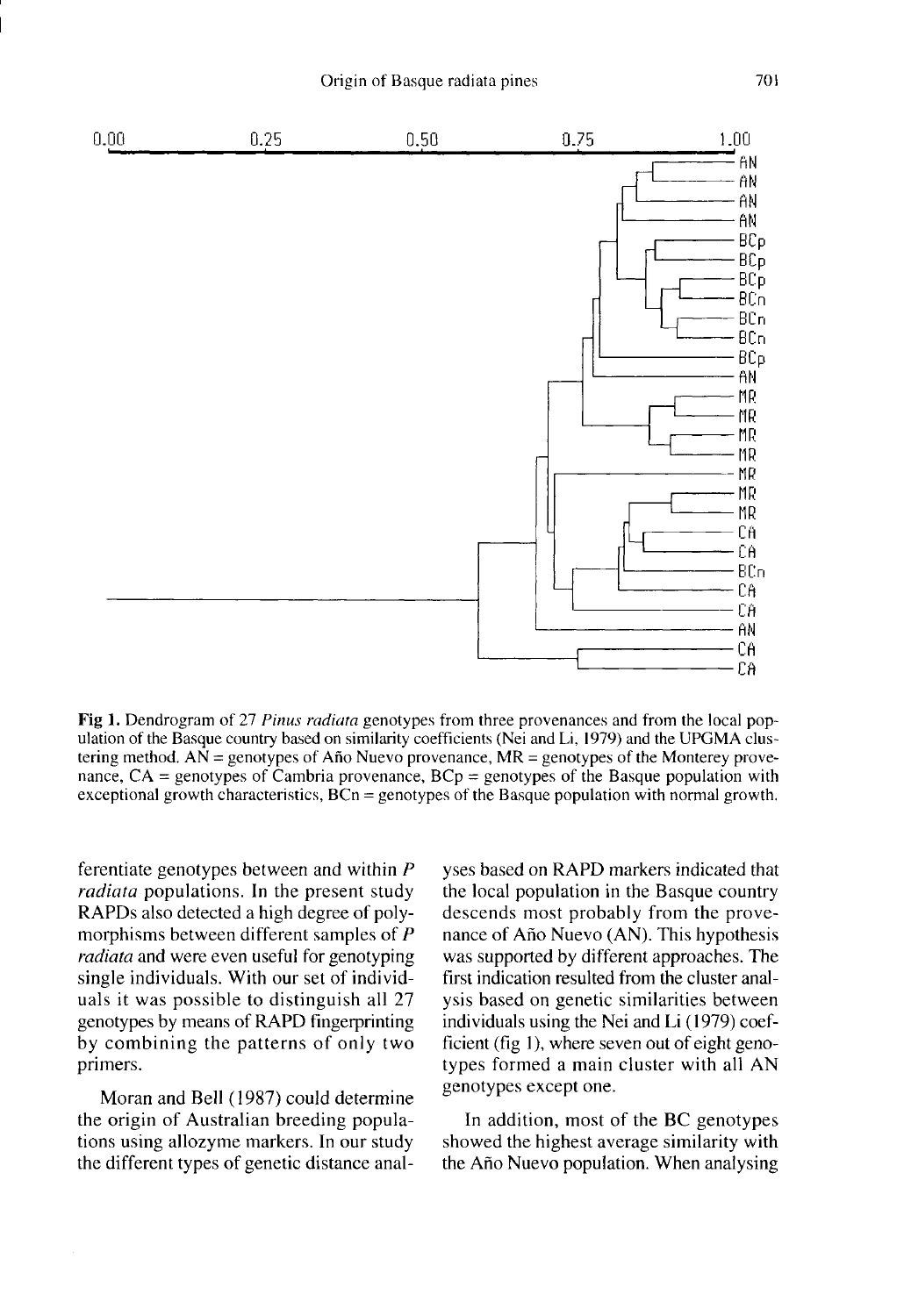Table II. Genetic relationships between different provenances of *Pinus radiata* and the local population of the Basque country.

A. Average genetic similarities (Nei and Li, 1979) between genotypes of the Basque population and the natural American populations.

|      | ΑN         | ΜR     | CА     |
|------|------------|--------|--------|
| BCp1 | $0.7353^a$ | 0.7166 | 0.6228 |
| BCp2 | 0.7453     | 0.7571 | 0.6318 |
| BCp3 | 0.7945     | 0.7467 | 0.6720 |
| BCp4 | 0.7788     | 0.7570 | 0.6382 |
| BCn1 | 0.7868     | 0.7389 | 0.6653 |
| BCn2 | 0.7840     | 0.7683 | 0.6510 |
| BCn3 | 0.8105     | 0.7554 | 0.6675 |
| BCn4 | 0.7672     | 0.6966 | 0.7502 |

**B.** Average genetic similarities between the different populations.

|    | Genetic similarity |       |       |       |  |  |
|----|--------------------|-------|-------|-------|--|--|
|    | ΑN                 | ΜR    | CА    | BС    |  |  |
| AN | 0.789              |       |       |       |  |  |
| MR | 0.723              | 0.729 |       |       |  |  |
| CA | 0.692              | 0.648 | 0.736 |       |  |  |
| BС | 0.775              | 0.742 | 0.662 | 0.828 |  |  |

<sup>a</sup> Highest similarities of the local populations and their subgroups with the natural provenances are underlined.  $AN =$  provenance of Año Nuevo,  $MR =$  provenance of Monterey, CA = provenance of Cambria, BC= population of the Basque country.  $BCp/BCpi = group$  of genotypes/single genotypes of the Basque population with exceptional growth characteristics.  $BCn/BCni =$ group of genotypes/single genotypes of the Basque population with normal growth habitus.

average similarities between populations (table IIB), the closest relationships of the Basque populations were obtained again with the AN provenance. Another result obtained from similarity coefficients based on quantitative data by comparing RAPD frequencies between different populations confirmed this hypothesis (fig 2).

Growth behaviour and other characteristics of the different natural populations have been determined previously in different field trials (Shelbourne et al, 1979; Burdon et al, 1992; Jayawickrama and Balocchi, 1993). In a provenance test in the Basque country (Espinel et al, 1995) superior behaviour of the MR provenance and a similar behaviour between the AN and the local population was also observed. In addition, these latter two populations also showed a better adaptation in this test. Mortality of the local population and the Año Nuevo population were low  $(2.1 \text{ and } 8.1\%$ , respectively) while high mortality rates were found in the Monterey (29.3%) and particulary in the Cambria population (52.6%).

Technical problems and practical limitations caused by reproducibility problems and comigration of heterologous bands of similar size are well-known for RAPD analysis and were summarized by Black (1993). Nevertheless, despite the limited number of trees analysed, coherent results between field performance and molecular analysis were obtained. The reduced numbers of existing natural populations of P *radiata* in the world



Fig 2. Dendrograms of three natural provenances and of the local population of *Pinus radiata* based on Euclidean distances derived from relative RAPD frequencies. (See table II for the legend.)